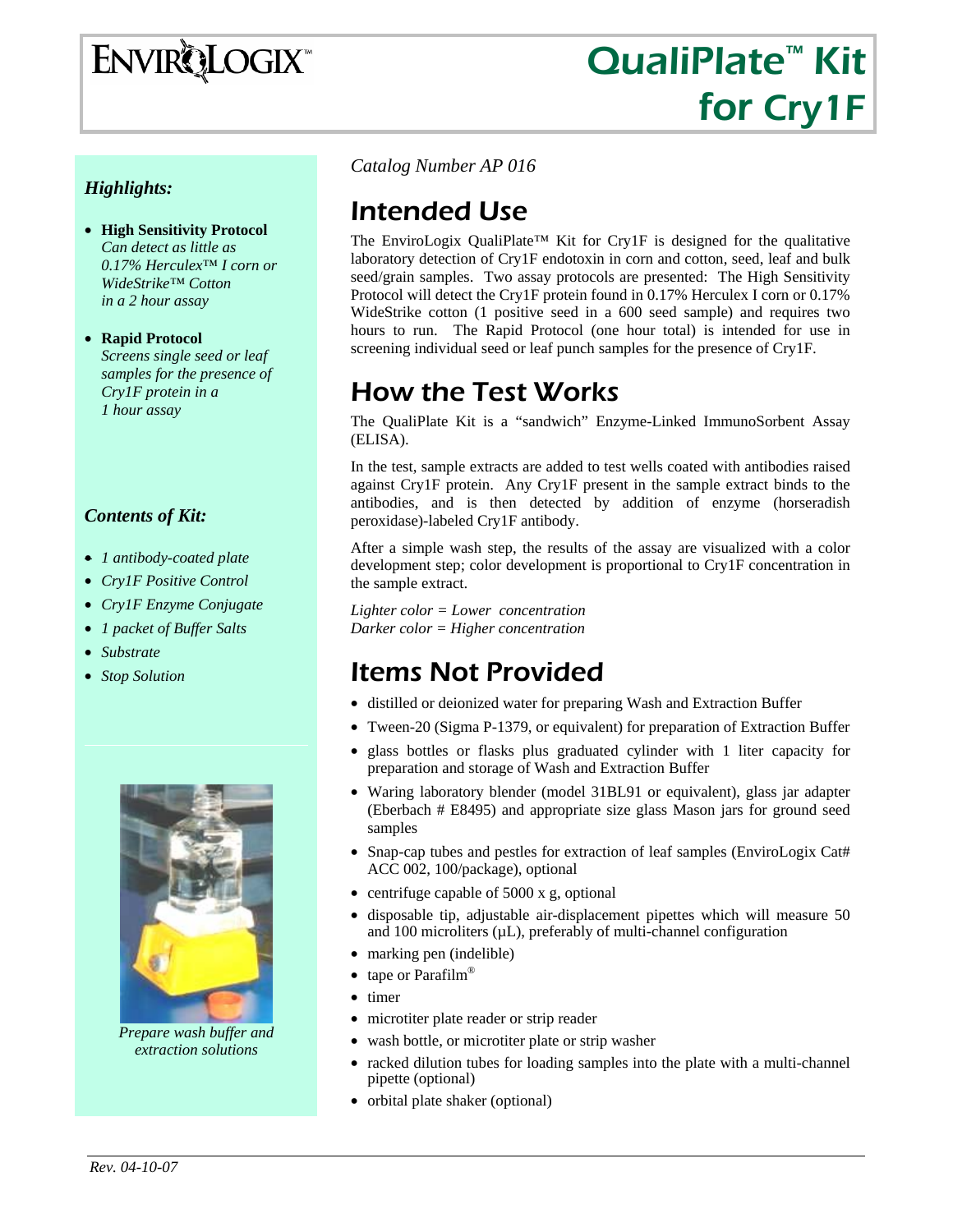#### *USDA Websites*

#### **http://archive.gipsa.usda.gov/ reference-library/handbooks/ graininsp/ grbook1/bk1.pdf**

*USDA Grain Inspection Handbook, Book 1, Grain Sampling. This document provides a comprehensive overview of recommended sampling guidelines for static lots and grain streams. It reviews the various types of equipment and strategies that can be used to obtain a representative grain sample from different types of containers.* 

#### **http://archive.gipsa.usda.gov/ biotech/ sample2.htm**

*Guidance document entitled Sampling for the Detection of Biotech Grains, which provides important statistical sampling considerations when testing for the presence of biotech grains. It covers the basis for making probability determinations in accepting lots based upon different assumptions with respect to sample size, number of samples, sample preparation, etc*.

#### **http://archive.gipsa.usda.gov/ biotech/sample1.htm**

*Practical Application of Sampling for the Detection of Biotech Grains. This one-page application guide provides a table that gives sample sizes for selected lot concentrations and probability of rejecting the specified concentrations. It also provides a formula for making the calculation for other combinations.* 

#### **http://archive.gipsa.usda.gov/ biotech/samplingplan1.xls**

*This website provides a simple to use Sample Planner (29k Excel Spreadsheet). The planner allows you to enter different assumptions in terms of sample size, number of samples, acceptable quality level and to determine the probability of accepting lots with given concentration levels. It also plots the probabilities in graph form for easy interpretation. Specific data can be saved for documentation and future analyses.* 

# Preparation of Solutions

### **Wash Buffer:**

Add the contents of the packet of **Buffer Salts** (phosphate buffered saline, pH 7.4 - Tween 20) to 1 liter of distilled or deionized water and stir to dissolve. Store refrigerated when not in use; warm to room temperature prior to assay. If more wash buffer is needed, order item # P-3563 from Sigma Chemical Co. (St. Louis, MO), or prepare the equivalent.

#### **Extraction Buffer:**

Add 0.5 mL Tween-20 to 100 mL of prepared Wash Buffer, and stir to dissolve. Store refrigerated when not in use; warm to room temperature prior to assay.

#### **Cry1F Positive Control:**

The Positive Control is used as provided in the Rapid Protocol, but must be diluted 1:4 for use in the High Sensitivity Protocol. Prepare this dilution just prior to running the assay: mix 50 µL Cry1F Positive Control with 150 µL Extraction Buffer for each set of duplicate wells to be filled.

# Sample Preparation

Note: It is recommended that the user prepare known negative and positive seed or leaf samples to be run in every assay as controls, in addition to the kit Positive Control.

### Ground Grain/Seed:

This protocol requires that a small sample (20 to 50 grams) be analyzed. It is essential that this sample be well mixed and representative of the larger bulk. The test will detect 0.17% Herculex I corn or WideStrike cotton (one positive seed in a sample of 600 seeds). Bulk cottonseed samples should be delinted.

**NOTE:** Thorough mixing of the bulk grain sample and determination of an appropriate sampling plan are critical to the results of this testing, and are the responsibility of the user of this test kit. The USDA/GIPSA has prepared several guidance documents to address the issues involved in obtaining representative grain samples from static lots—such as trucks, barges, and railcars—and for taking samples from grain streams.

Sampling plans should be chosen that best meet the needs of both the buyer and seller in terms of acceptable risks. Increasing the number of kernels in the sample and taking multiple samples will increase the likelihood of obtaining representative samples, and maximize the probability of detecting any contamination in the grain lot. For further information on USDA/GIPSA guidelines for obtaining representative samples and assessing detection probabilities for biotech grain, see the websites listed to the left.

It is the responsibility of the user to ensure proper sampling and thorough mixing prior to analysis. Once representative samples have been obtained from the truck or container, they can be reduced in size using a splitter and uniformly ground and mixed. **The finer the grind, the faster and more efficient the extraction.** 

- 1. For 600 seed samples, grind in a "Mason" jar (32 oz. for corn, 16 oz. for delinted cottonseed) on a blender at high speed for 1 minute. Shake jar to mix, then repeat the grinding a second time. Thoroughly clean the grinding equipment between samples to prevent cross-contamination.
- 2. Weigh at least 20 grams of ground sample into a jar or cup.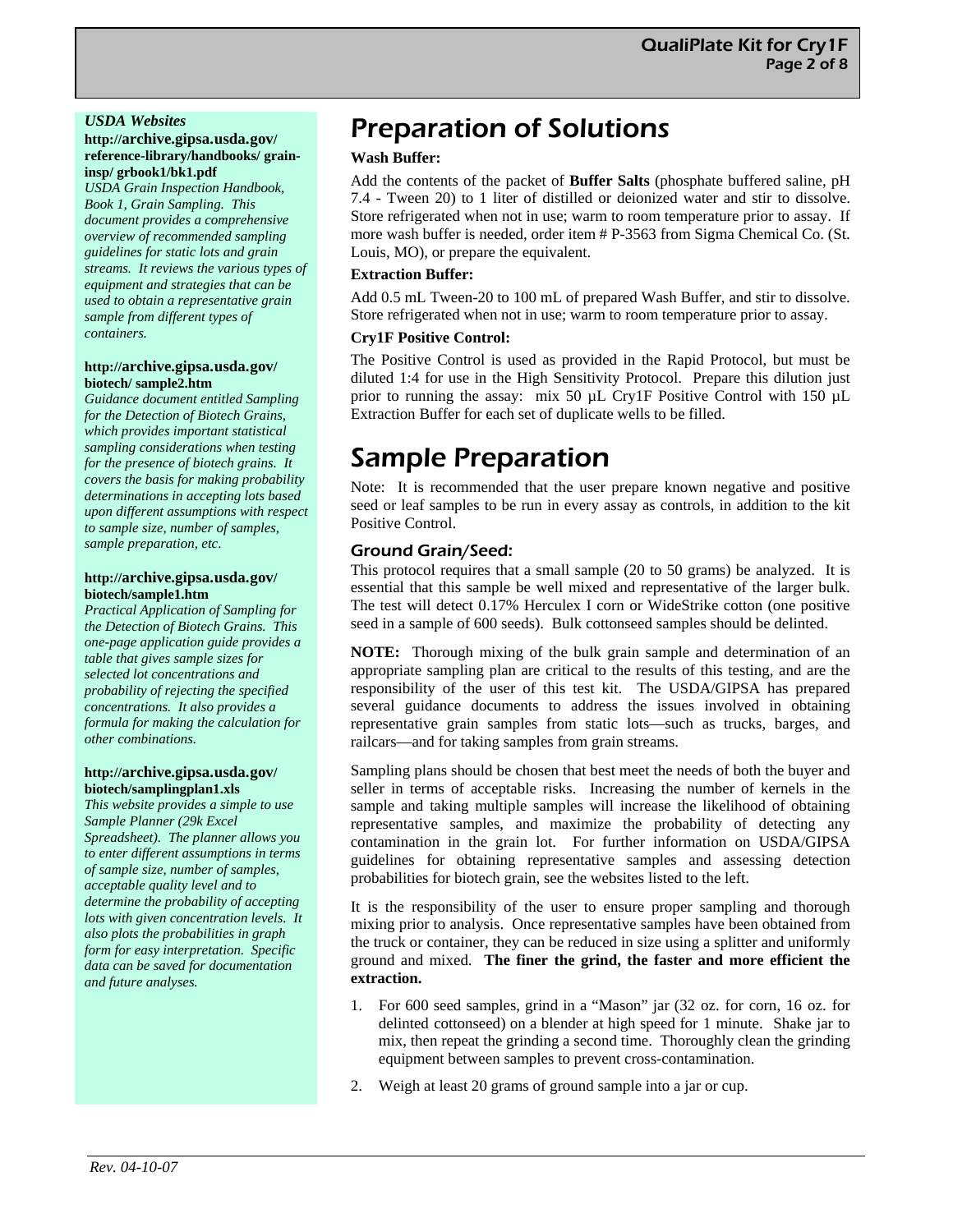

*Extract grain sample*



*Centrifuge to clarify grain extract*



*Leaf punch using microtube cap* 



*Add Extraction Buffer Blank, Negative and Positive Control, and each sample extract to the plate* 

- 3. Add 50 mL of Extraction Buffer to each 20 gram corn sample, or 60 mL to each cotton sample. For all other grain sample sizes, add Extraction Buffer at the rate of 2.5 mL per gram of corn or 3.0 mL per gram of cotton. Cap and shake vigorously by hand or vortex for 20-30 seconds. Let stand at room temperature for 1 hour to extract. Mix again at the end of the hour.
- 4. Clarify the extracts by centrifuging at 5000 x g for 5 minutes. Alternatively, allow them to settle out for at least 10 minutes. Insert a pipette tip below any floating lipid layer and above the pellet to remove the clarified sample. Dispensing particles into the test plate can cause false positive results.
- 5. Use the High Sensitivity Protocol to test these sample extracts.

### Single Seeds or Leaf Punches:

#### **Individual seeds:**

- 1. Crush seeds: Seeds may be crushed by any number of methods, from hammers or pliers in a bag or tube, to 48-well seed crushers, to bead-beater type grinders. Whatever the method used, take extreme care not to crosscontaminate between seed samples.
- 2. Add 1 mL of Extraction Buffer to each crushed seed. Mix for at least 30 seconds. For best results, allow to extract for an hour, mixing again at the end of that time. If seeds are thoroughly crushed, this extraction time can be reduced. Allow extracts to settle completely. Dispensing particles into the test plate can cause false positive results.

### **Leaf testing:**

- 1. Take a single leaf punch of approximately 5 to 10 millimeters diameter, using a paper punch or micro-tube cap. Mash the leaf tissue with a pestle matched to the micro-tube, or disrupt via another method. The extraction efficiency of whatever method used will vary proportionately with the amount of tissue disruption performed.
- 2. Add 0.25 to 0.5 mL of Extraction Buffer per leaf punch. Mix for at least 30 seconds, and allow particles to settle. Take extreme care not to crosscontaminate between leaf samples. Dispensing particles into the test plate can cause false positive results.

Use the Rapid Protocol to test seed and leaf extracts.

# How to Run the Assay

- Read all of these instructions before running the kit.
- Allow all reagents to reach room temperature before beginning (at least 30 minutes with un-boxed plates and reagents at room temperature - do not remove plates from bag with desiccant until they have warmed up).
- Organize all Controls, clarified sample extracts, and pipettes so that Step 1 can be performed in 15 minutes or less. The use of a multi-channel pipette is strongly recommended for all reagent additions.
- Use the well identification markings on the plate frame as a guide when adding the samples and reagents. In a qualitative assay, the Blank (BL), Positive Control (PC) in duplicate wells, and 92 sample extracts (S) in single wells may be run on one plate. (See the Qualitative Assay Example Plate Layout - Figure 1A).
- Choose the assay protocol that fits the testing needs.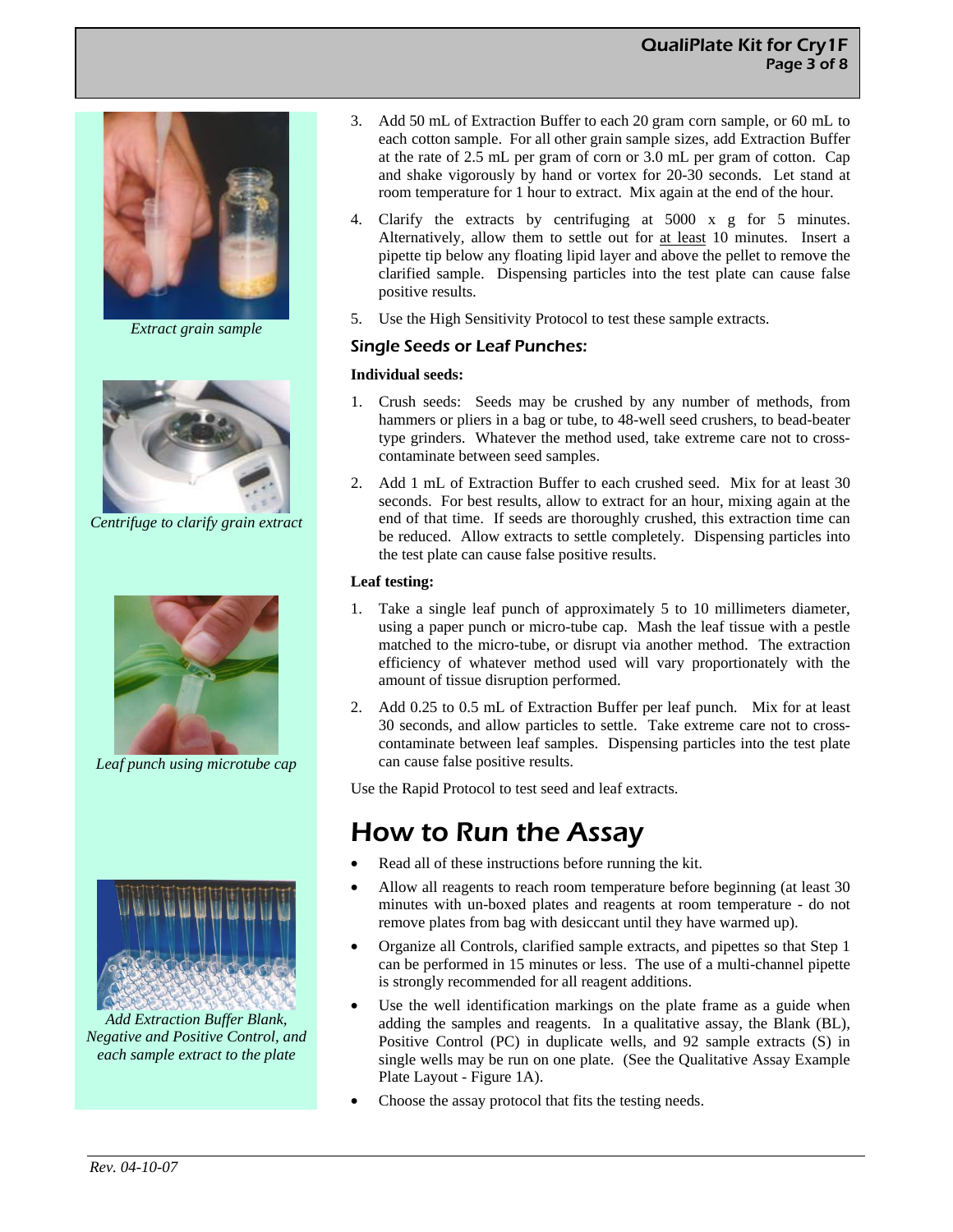

*Mix plate and incubate* 



*Add Enzyme Conjugate* 



*Mix plate and incubate* 



*Bottle Wash method* 



*Strip Plate Wash option* 

# HIGH SENSITIVITY PROTOCOL

The **High Sensitivity Protocol** will detect 0.17% Herculex I corn or WideStrike cotton in ground grain/seed, and requires two hours of total assay incubation time. Dilute the Cry1F Positive Control 1:4 in Extraction Buffer for this protocol.

1. Add **50 µL** of **Extraction Buffer Blank (BL)**, **50 µL** of diluted **Positive Control (PC)**, and **50 µL** of each **sample and user-prepared control extract (S)** to their respective wells, as shown in the Example Plate Layout (Figure 1A).

**NOTE:** In order to minimize setup time it is strongly recommended that a multi-channel pipette be used in steps 1, 5, 8, and 10.

- 2. Thoroughly mix the contents of the wells by moving the plate in a rapid circular motion on the benchtop for a full 20-30 seconds. Be careful not to spill the contents!
- 3. Cover the wells with tape or Parafilm to prevent evaporation and incubate at ambient temperature for **30 minutes**. If an orbital plate shaker is available, shake plate at 200 rpm.
- 4. After incubation, carefully remove the covering and vigorously shake the contents of the wells into a sink or other suitable container. Flood the wells completely with **Wash Buffer**, then shake to empty. Repeat this wash step three times. Alternatively, perform these four washes  $(300 \mu L/well)$  with a microtiter plate or strip washer. Slap the inverted plate on a paper towel to remove as much liquid as possible.
- 5. Add **50** μ**L Cry1F-enzyme Conjugate** to each well. Thoroughly mix the contents of the wells, as in step 2.
- 6. Cover the wells with tape or Parafilm to prevent evaporation and incubate at ambient temperature for **1 hour**. If an orbital plate shaker is available, shake plate at 200 rpm.
- 7. Wash the plate as described in step 4.
- 8. Add **100 µL** of **Substrate** to each well.
- 9. Thoroughly mix the contents of the wells, as in step 2. Cover the wells with new tape or Parafilm and **incubate** for **30 minutes at ambient temperature**. Use orbital shaker if available.

#### **Caution**: **Stop Solution is 1.0N Hydrochloric acid. Handle carefully.**

- 10. Add **100 µL** of **Stop Solution** to each well and mix thoroughly. This will turn the well contents yellow.
- **NOTE:** Read the plate within 30 minutes of the addition of Stop Solution.

# RAPID PROTOCOL

The **Rapid Protocol** is used to screen single seed or leaf samples for presence of Cry1F and requires one hour of total assay incubation time. Use the Cry1F Positive Control without dilution for this protocol.

1. Add **50** μ**L Cry1F-enzyme Conjugate** to each well. Immediately add **50 µL** of **Extraction Buffer Blank (BL)**, **50 µL** of **Positive Control (PC)**, and **50 µL** of each **sample extract and user-prepared control extract (S)** to their respective wells, as shown in the Example Plate Layout (Figure 1A).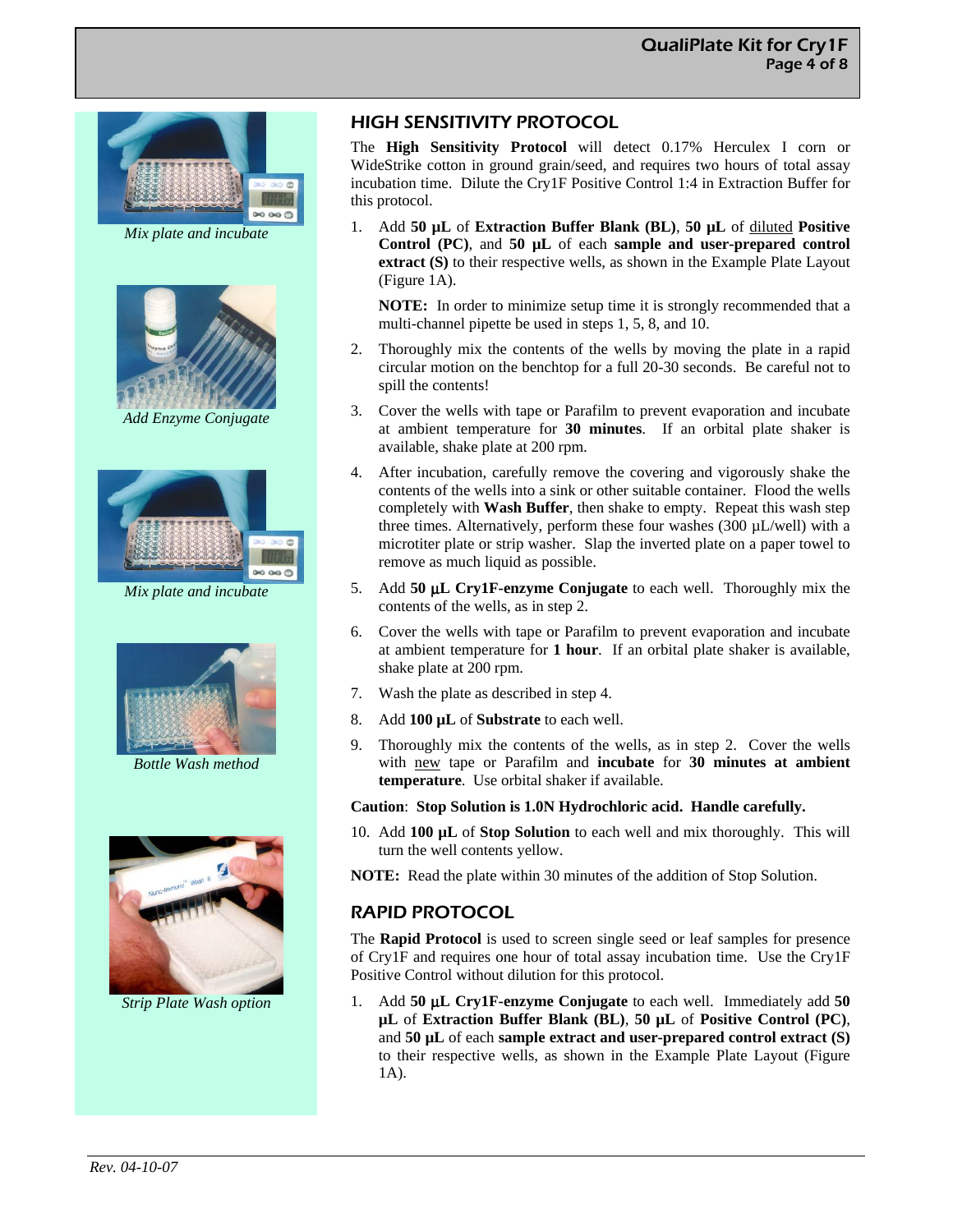

*Slap inverted plate on towel to remove as much liquid as possible* 



*Complete protocol and add Stop Solution* 



*Read plates in a Plate Reader within 30 minutes of the addition of Stop Solution* 

**NOTE:** In order to minimize setup time it is strongly recommended that a multi-channel pipette be used in steps 1, 5 and 7.

- 2. Thoroughly mix the contents of the wells by moving the plate in a rapid circular motion on the benchtop for a full 20-30 seconds. Be careful not to spill the contents!
- 3. Cover the wells with tape or Parafilm to prevent evaporation and incubate at ambient temperature for **45 minutes**. If an orbital plate shaker is available, shake plate at 200 rpm.
- 4. After incubation, carefully remove the covering and vigorously shake the contents of the wells into a sink or other suitable container. Flood the wells completely with **Wash Buffer**, then shake to empty. Repeat this wash step three times. Alternatively, perform these four washes (300 µL/well) with a microtiter plate or strip washer. Slap the inverted plate on a paper towel to remove as much liquid as possible.
- 5. Add **100 µL** of **Substrate** to each well.
- 6. Thoroughly mix the contents of the wells, as in step 2. Cover the wells with new tape or Parafilm and **incubate** for **15 minutes at ambient temperature**. Use orbital shaker if available.

**Caution**: **Stop Solution is 1.0N Hydrochloric acid. Handle carefully.** 

7. Add **100 µL** of **Stop Solution** to each well and mix thoroughly. This will turn the well contents yellow.

**NOTE:** Read the plate within 30 minutes of the addition of Stop Solution.

# How to Interpret the Results

# Spectrophotometric Measurement

- 1. Set the wavelength of the microtiter plate reader to 450 nanometers (nm). (If it has dual wavelength capability, use 600, 630 or 650 nm as the reference wavelength.)
- 2. Set the plate reader to **blank** on the **Extraction Buffer Blank** wells (this should automatically subtract the mean optical density (OD) of the Blank wells from each control and sample OD). If the reader cannot do this, it must be done manually.

*General test criteria:* 

- The mean OD of the BLANK wells should not exceed 0.15.
- The mean, blank-subtracted OD of the Positive Control wells should be at least 0.15.
- The coefficient of variance (%CV) between the duplicate Positive Control wells should not exceed 15%:

% $CV = std. deviation of OD's x 100$ mean Pos.Ctl. OD

If the results of an assay fail to meet these criteria, consult EnviroLogix' Technical Service for suggestions on improving the test when you repeat the assay.

# Calculate the Positive Control Ratio

Divide the OD of each sample extract by the mean OD of the Positive Control wells. This number is the "Positive Control Ratio".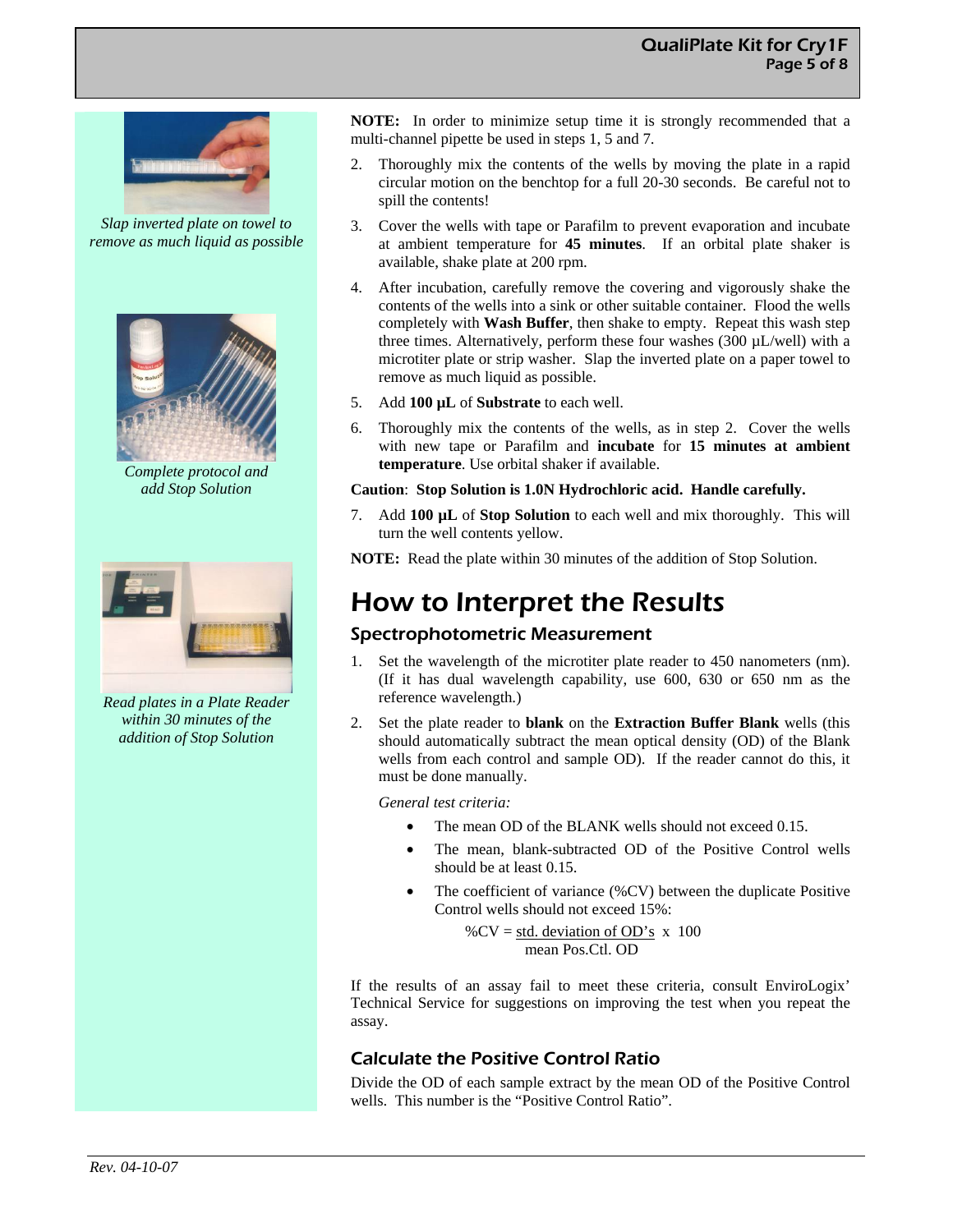### Interpret the Qualitative Results

#### **Ground corn or cottonseed samples**

If the Positive Control Ratio calculated for a sample is less than 0.5, the ground corn contains less than 0.17% Herculex I corn or WideStrike cotton.

If the Positive Control Ratio of a sample is greater than or equal to 0.5, the sample contains 0.17% or greater Herculex I corn or WideStrike cotton.

**NOTE:** This test is to be used qualitatively only, with yes/no results at 0.17% positive. For information on testing at different cutoff levels, please contact EnviroLogix' Technical Service.

#### **Single leaf and seed samples:**

If the Positive Control Ratio calculated for a sample is less than 1.0, the sample does not contain Cry1F at the levels normally found in Herculex I corn or WideStrike cotton.

If the Positive Control Ratio of a sample is greater than or equal to 1.0, the sample is Herculex I corn or WideStrike cotton.

Leaf and seed samples are by their nature either 100% positive or 100% negative. Any low level positive results from single seed or leaf samples must be due to either some form of sample cross-contamination (stray particles or dust, leaf residue on leaf punch, etc.) or can be caused by transfer of particulate matter from leaf or seed extracts into the assay wells. If there is any question of the latter occurring, re-extraction and re-testing is recommended.

| гідше т.ж. Еланіріс от а сурісат Quantative аззау эсійр. |                |                 |                                                                                                                                                                 |                                                                                                                                                                 |     |                                                                                                                             |  |   |                             |    |     |                 |
|----------------------------------------------------------|----------------|-----------------|-----------------------------------------------------------------------------------------------------------------------------------------------------------------|-----------------------------------------------------------------------------------------------------------------------------------------------------------------|-----|-----------------------------------------------------------------------------------------------------------------------------|--|---|-----------------------------|----|-----|-----------------|
|                                                          |                |                 | 3                                                                                                                                                               | 4                                                                                                                                                               | 5   | 6                                                                                                                           |  | 8 | 9                           | 10 |     | 12              |
| A                                                        | BL             | S7              | S15 <sup>1</sup>                                                                                                                                                | S <sub>23</sub>                                                                                                                                                 | S31 |                                                                                                                             |  |   | S39   S47   S55   S63   S71 |    | S79 | S87             |
| B                                                        | <b>PC</b>      | S8              |                                                                                                                                                                 | S <sub>16</sub>   S <sub>24</sub>   S <sub>32</sub>   S <sub>40</sub>   S <sub>48</sub>   S <sub>56</sub>   S <sub>64</sub>   S <sub>72</sub>   S <sub>80</sub> |     |                                                                                                                             |  |   |                             |    |     | S88             |
| <sup>-</sup> C                                           | S <sub>1</sub> | S9              | S <sub>17</sub>                                                                                                                                                 |                                                                                                                                                                 |     | S25   S33   S41   S49   S57   S65   S73   S81                                                                               |  |   |                             |    |     | S89             |
| l D                                                      | S <sub>2</sub> | S10             |                                                                                                                                                                 | S18   S26   S34   S42   S50   S58   S66   S74   S82                                                                                                             |     |                                                                                                                             |  |   |                             |    |     | S <sub>90</sub> |
| E                                                        | S <sub>3</sub> | S11             |                                                                                                                                                                 | S <sub>19</sub> S <sub>27</sub> S <sub>35</sub> S <sub>43</sub> S <sub>51</sub> S <sub>59</sub> S <sub>67</sub> S <sub>75</sub> S <sub>83</sub>                 |     |                                                                                                                             |  |   |                             |    |     | S91             |
| $\overline{F}$                                           | S4             | S12             |                                                                                                                                                                 | S <sub>20</sub> S <sub>28</sub> S <sub>26</sub> S <sub>44</sub> S <sub>52</sub> S <sub>60</sub> S <sub>68</sub> S <sub>76</sub> S <sub>84</sub>                 |     |                                                                                                                             |  |   |                             |    |     | S92             |
| I G                                                      | S <sub>5</sub> | S <sub>13</sub> | S21                                                                                                                                                             |                                                                                                                                                                 |     | S <sub>29</sub>   S <sub>37</sub>   S <sub>45</sub>   S <sub>53</sub>   S <sub>61</sub>   S <sub>69</sub>   S <sub>77</sub> |  |   |                             |    | S85 | BL              |
| - H                                                      | S6             |                 | S <sub>14</sub> S <sub>22</sub> S <sub>30</sub> S <sub>38</sub> S <sub>46</sub> S <sub>54</sub> S <sub>62</sub> S <sub>70</sub> S <sub>78</sub> S <sub>86</sub> |                                                                                                                                                                 |     |                                                                                                                             |  |   |                             |    |     | PC.             |

**Figure 1A. Example of a typical Qualitative assay setup.**

# Precautions and Notes

- Store all QualiPlate Kit components at  $4^{\circ}$ C to  $8^{\circ}$ C (39 $^{\circ}$ F to  $46^{\circ}$ F) when not in use.
- Do not expose QualiPlate Kit components to temperatures greater than 37°C (99°F) or less than 2°C (36°F).
- Allow all reagents to reach ambient temperature (18 $^{\circ}$ C to 27 $^{\circ}$ C or 64 $^{\circ}$ F to 81°F) before use.
- Do not use kit components after the expiration date.
- Do not use reagents or test well strips from one Plate Kit with reagents or test well strips from a different Plate Kit.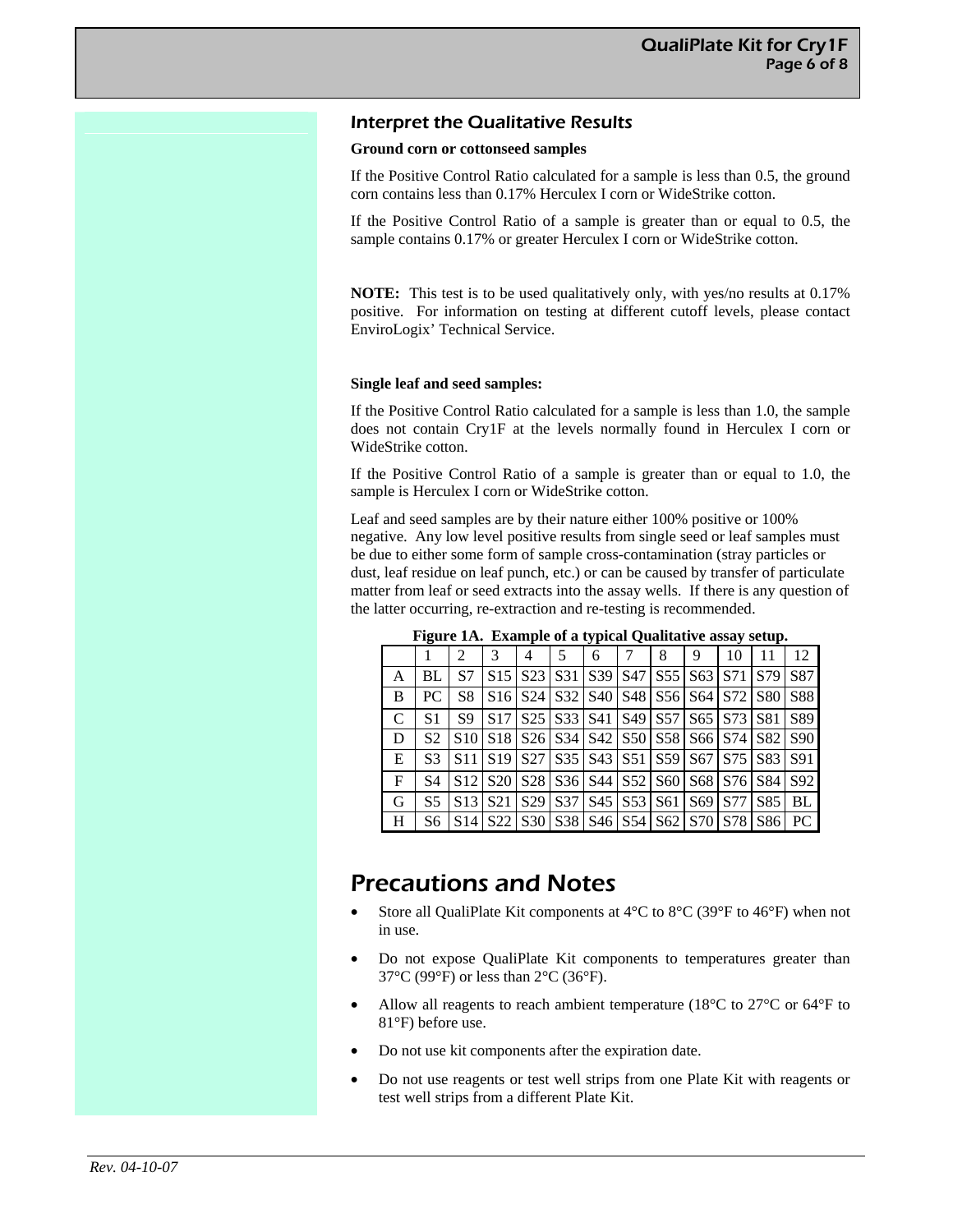- Do not expose **Substrate** to **sunlight** during pipetting or while incubating in the test wells.
- The assay has been optimized for use with the protocol provided in the kit. Deviation from this protocol may invalidate the results of the test.
- The results generated through the proper use of this kit reflect the condition of the working sample directly tested. Extrapolation as to the condition of the originating lot from which the working sample was derived should be based on sound sampling procedures and statistical calculations which address random sampling effects, non-random seed lot sampling effects, and assay system uncertainty. A negative result obtained when properly testing the working sample does not necessarily mean the originating lot is entirely negative for the analyte or protein in question.
- As with all tests, it is recommended that results be confirmed by an alternate method when necessary.
- Observe any applicable regulations when disposing of samples and kit reagents.
- Use caution to prevent sample-to-sample cross-contamination with samples, fluids, or disposables.